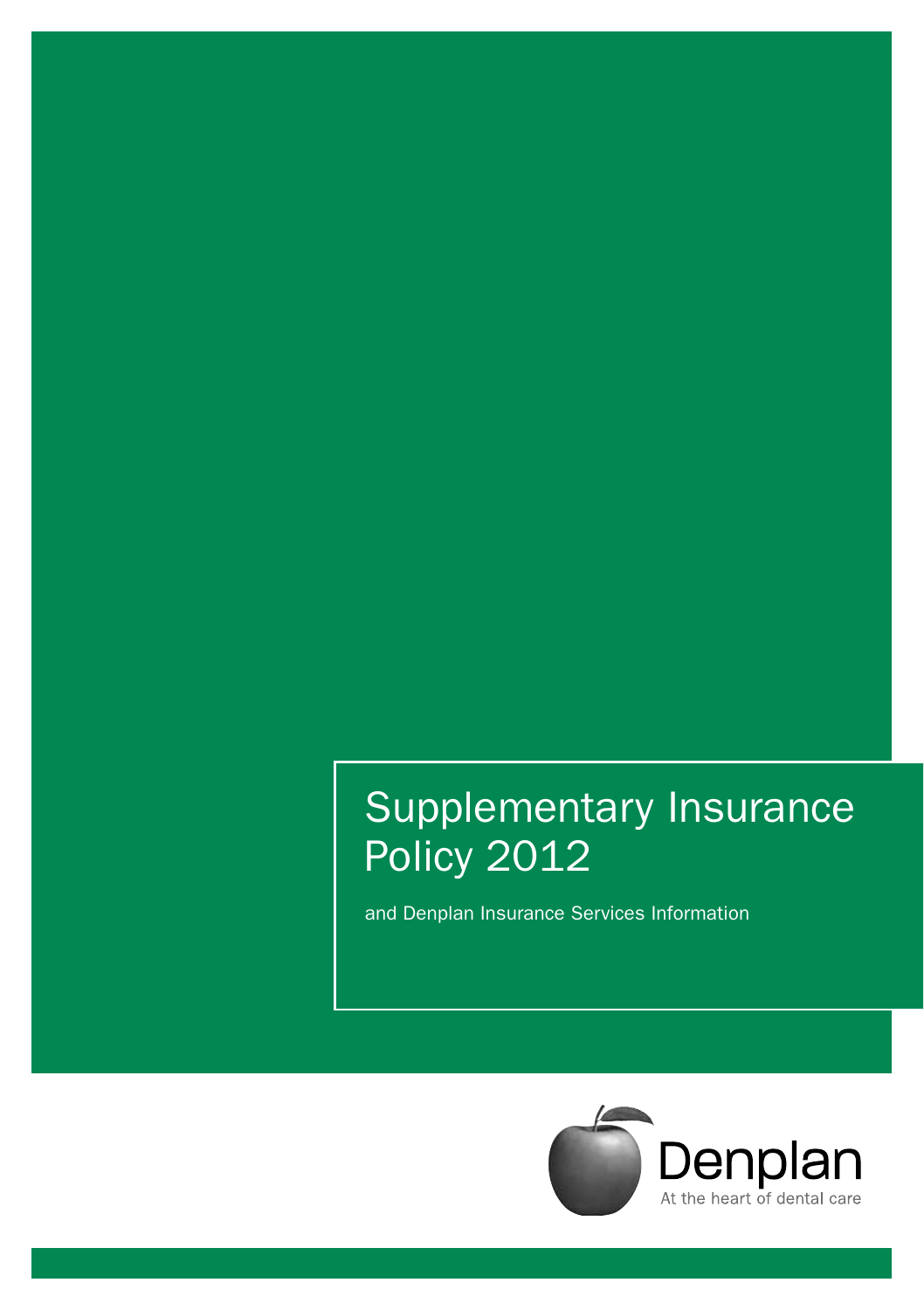### Terms and conditions

This Supplementary Insurance Policy meets the demands and needs of those who wish to ensure they have cover towards treatment costs arising from dental injuries and dental emergencies. This policy is a mandatory part of your Denplan Care Agreement, and no recommendation has been made by AXA PPP healthcare Limited or Denplan in connection with this policy.

This document should be read in conjunction with the payment schedule and any endorsement provided by Denplan which together constitutes the full terms and conditions of this policy, which is for one year.

## 1. Definitions

The words, which appear in this policy in bold, have specific meanings, which are explained below:

appropriate mouth protection - a sports mouth guard.

commencement date - the cover start date as shown in the welcome letter or other notices issued by Denplan Limited.

contact sport - rugby, lacrosse, hockey, boxing, wrestling, ice hockey or any sport where it is common practice to wear mouth protection.

dental injury - an injury to the teeth or supporting structures (including damage to dentures whilst being worn) which is directly caused suddenly and unexpectedly by means of a direct external impact to the mouth.

dentist - in the United Kingdom, a dental surgeon who is currently registered with the General Dental Council and engaged in general dental practice.

domiciliary visit - a visit made for the purpose of providing emergency dental treatment at a location other than the dental surgery where you are currently registered.

emergency dental treatment - temporary dental treatment or pre-authorised permanent dental treatment provided at the initial emergency appointment, urgently required for the relief of severe pain, inability to eat, arrest of haemorrhage, the control of acute infection or a condition which causes a severe threat to your general health.

implant - a titanium, root-shaped fixture designed to integrate with the bone, to replace the root of a tooth and support the replacement tooth or teeth.

mouth cancer - a malignant tumour, with its primary site being in the hard and soft palate, gland tissue (including accessory, salivary, lymph and other gland tissue) in the mucosal lining of the oral cavity but excluding the tonsils, which is characterised by the uncontrolled growth and spread of malignant cells and the invasion of tissue. This excludes non-invasive cancer in situ and HIV related tumours.

permanent dental treatment - definitive treatment that is clinically necessary to secure and maintain oral health.

policyholder - the person who has entered into this contract.

premium - the money due to us with regard to the provision of this policy.

temporary dental treatment - such care and treatment that is immediately and necessarily required to stabilise the oral condition pending further definitive treatment.

United Kingdom (UK) - England, Wales, Scotland, Northern Ireland, Isle of Man and the Channel Islands.

we, us, our - AXA PPP healthcare Limited.

year - 1st January to 31st December or the period of time between the commencement date and 31st December.

you, your - a person who has been accepted as eligible for cover and is insured under this policy.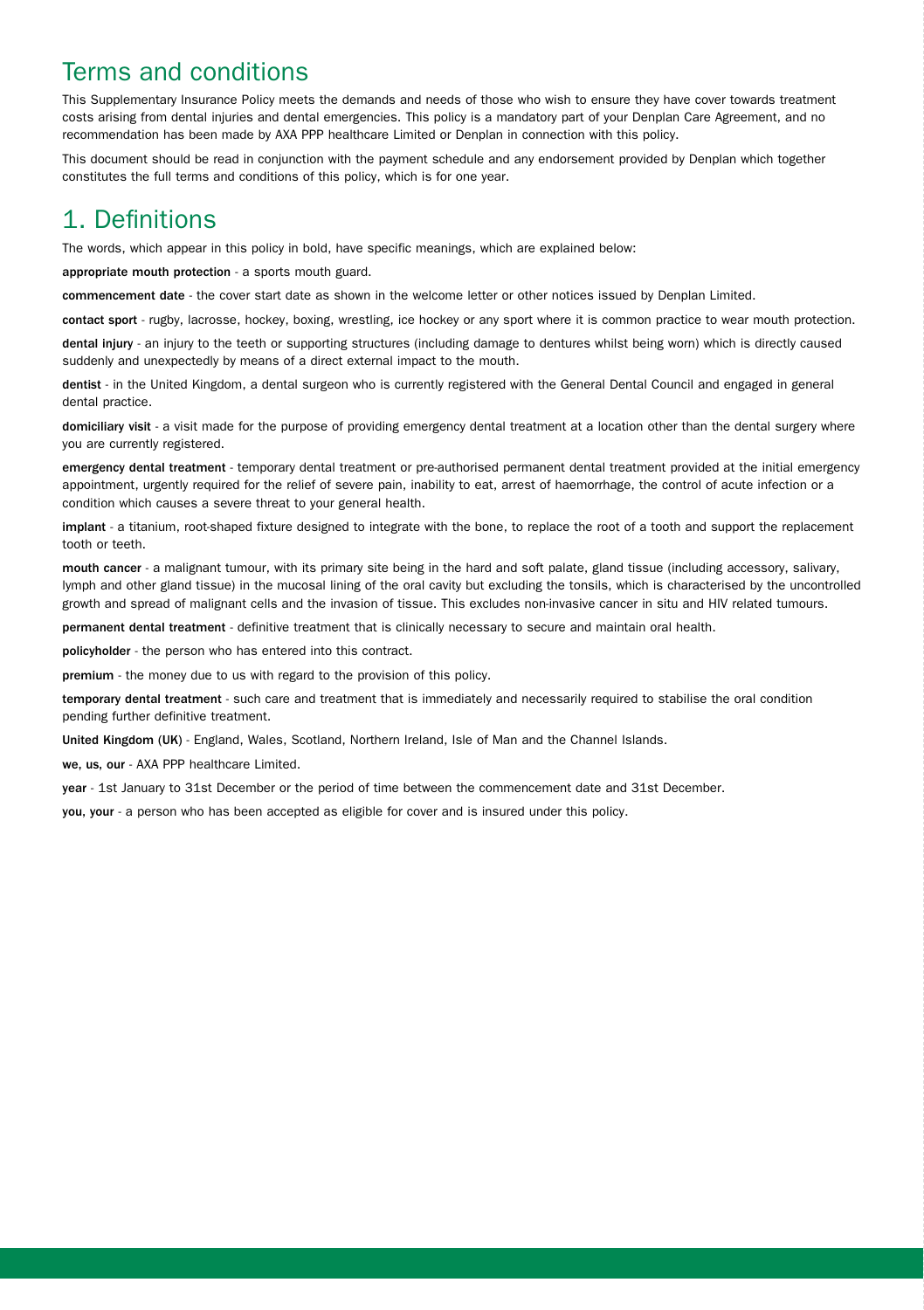## 2. Schedule of benefits

We will pay the benefits shown below provided that you and the policyholder comply with the terms and conditions of this policy:

#### Benefit A - Emergency dental treatment in the UK

For the cost of emergency dental treatment (including prescription charges) within the UK when you are more than 40 miles away from your dental practice.

We will pay up to the following specified limits for temporary dental treatment and pre-authorised emergency permanent dental treatment up to £400 per incident subject to a maximum of £800 per year. For the avoidance of doubt, any subsequent treatment required after the initial appointment is specifically excluded.

#### Benefit Limits

| 01              | Examination and report to include all necessary smoothing, stoning, and occlusal adjustments  up to £38.00 per incident |  |
|-----------------|-------------------------------------------------------------------------------------------------------------------------|--|
| 02              |                                                                                                                         |  |
| 03              |                                                                                                                         |  |
| 04a             | Root canal extirpation to include dressings and/or temporary fillings and necessary prescriptions up to £75.50 1 canal  |  |
| 04 <sub>b</sub> |                                                                                                                         |  |
| 04c             |                                                                                                                         |  |
| 05              |                                                                                                                         |  |
| 06а             |                                                                                                                         |  |
| 06 <sub>b</sub> |                                                                                                                         |  |
| 07              |                                                                                                                         |  |
| 08              |                                                                                                                         |  |
| 09              |                                                                                                                         |  |
| 10a             |                                                                                                                         |  |
| 10 <sub>b</sub> |                                                                                                                         |  |
| 11              | Arrest of abnormal haemorrhage including aftercare and associated suture removal up to £46.00 per incident              |  |
| 12              |                                                                                                                         |  |
| 13              |                                                                                                                         |  |
| 14              |                                                                                                                         |  |
| 15              |                                                                                                                         |  |
| 16              |                                                                                                                         |  |

#### Benefit B - Worldwide dental injury

For the costs of dental treatment (including prescription charges) received by you in connection with a dental injury which happens after the commencement date. We will pay up to the following specified limits for permanent treatment (including appropriate temporary coverage) up to a maximum of £10,000 per dental injury. If your own contracted dentist will not be providing this permanent treatment please confirm in writing to Denplan prior to the commencement of treatment.

Prior authorisation must be obtained from Denplan if the treatment costs are likely to exceed £200.

Benefit will only be payable for treatments in connection with dental injuries that commence within a period of six months of the date of the original incident and or notification of an intention to claim, and while this policy is in force. If this spans a renewal period we will treat the claim as a continuing claim and we will continue to cover your treatment after the renewal date. However, in no event will benefit be payable for treatment received more than 18 months after the date of the injury (six years for persons under 18 years). We reserve the right to settle claims in accordance with the respective benefit limits only where, prior to the dental injury the teeth and supporting structures that are the subject of the claim were in a reasonable and stable oral condition, based on an assessment carried out by a dental practitioner appointed by Denplan.

#### Benefit limits

| 17              | Examination and report to include all necessary smoothing, polishing and vitality testing up to £43.00 per incident |  |
|-----------------|---------------------------------------------------------------------------------------------------------------------|--|
| 18              |                                                                                                                     |  |
| 19а             |                                                                                                                     |  |
| 19 <sub>b</sub> |                                                                                                                     |  |
| 20a             |                                                                                                                     |  |
| 20 <sub>b</sub> |                                                                                                                     |  |
| 21a             |                                                                                                                     |  |
| 21 <sub>b</sub> |                                                                                                                     |  |
| 22              |                                                                                                                     |  |
| 23a             |                                                                                                                     |  |
| 23 <sub>b</sub> |                                                                                                                     |  |
| 24a             |                                                                                                                     |  |
| 24 <sub>b</sub> |                                                                                                                     |  |
| 25              |                                                                                                                     |  |
| 26а             |                                                                                                                     |  |
| 26 <sub>b</sub> |                                                                                                                     |  |
| 26c             |                                                                                                                     |  |
| 26d             |                                                                                                                     |  |
| 27a             |                                                                                                                     |  |
| 27 <sub>b</sub> |                                                                                                                     |  |
| 27c             |                                                                                                                     |  |
| 28a             |                                                                                                                     |  |
| 28 <sub>b</sub> |                                                                                                                     |  |
| 29              |                                                                                                                     |  |

\*If there are issues with the supply of materials for porcelain jacket crowns, please ask your dentist to contact Denplan for advice on how to proceed.

Where treatment involves replacing a crown, bridge, veneer or denture, benefit will be paid according to the cost of a replacement of<br>similar type and quality. Benefits 19-25 include all construction and fitting procedures If you do not have Implant Upgrade Cover and implants are clinically required we will pay towards the cost of implants up to the value of the equivalent bridgework within the specified benefit limits.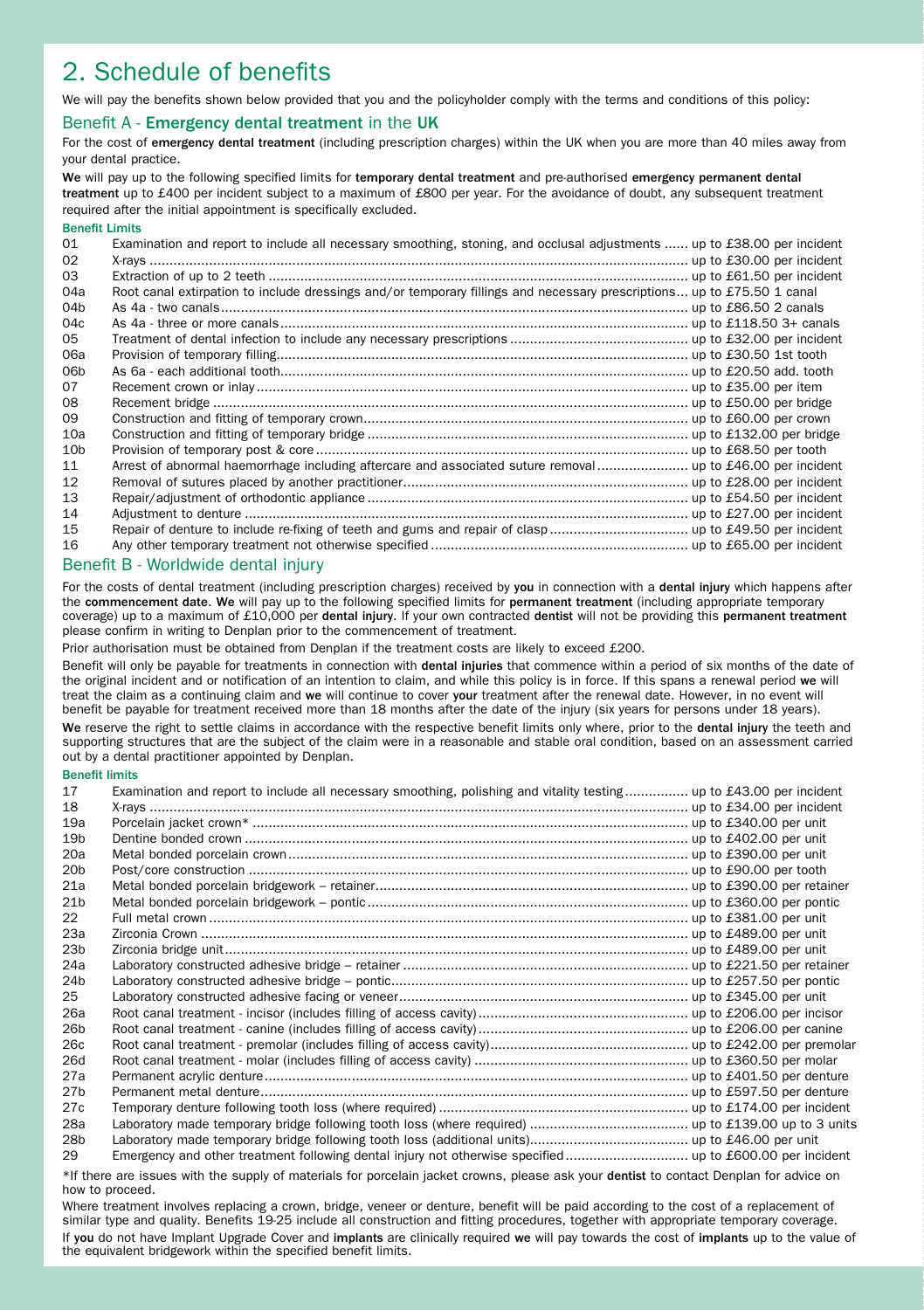## Benefit C - Out of hour's consultation for dental emergency or dental injury

The fees below will be payable when a dentist re-opens their practice to provide emergency dental treatment or for a dental injury in the UK within the following specified times, or outside the UK outside a practice's normal working hours which are Monday to Friday. Please note that you will be responsible for the first £20 of each and every claim under this benefit, which is payable to the dentist at the time of the emergency appointment.

#### Benefit Limits

| 30a             |  |  |
|-----------------|--|--|
| 30 <sub>b</sub> |  |  |
| 30 <sub>c</sub> |  |  |
| 30d             |  |  |
| 30e             |  |  |
| 30f             |  |  |
| 30g             |  |  |
| 30h             |  |  |
| 31a             |  |  |
| 31b             |  |  |

#### Benefit D - Hospital cash benefit

Hospital cash for dental care and treatment.

If you are admitted overnight as an in-patient to a licensed medical or surgical hospital under the care of a consultant specialising in dental or maxillofacial surgery in relation to a head or neck condition, the following will be paid per night, for up to a maximum of one year.

#### Benefit Limits

```
32 Hospital Cash Benefit................................................................................................................ up to £62.00 per night
```
#### Benefit E - Overseas temporary emergency dental treatment

Denplan does not have member dentists overseas, and you may therefore see any dentist of your choice. If you require assistance in finding a dentist, we recommend that you discuss your needs with your hotel concierge, tour operator representative or any family, friends or colleagues that you know in the area.

If, while overseas, you require emergency temporary dental treatment or you require emergency permanent dental treatment that has been pre-authorised by Denplan, benefit will be paid up to the limits specified below.

#### Benefit Limits

| 33a             | Overseas temporary emergency dental treatment (including prescription charges) and pre-authorised emergency permanent |  |
|-----------------|-----------------------------------------------------------------------------------------------------------------------|--|
|                 |                                                                                                                       |  |
| 33 <sub>b</sub> |                                                                                                                       |  |

#### Benefit F - Mouth cancer cover

This benefit covers you for treatment charges up to £12,000 for treatment of mouth cancer.

#### Conditions:

- The benefits will be paid only for treatment received within 18 calendar months of the date of diagnosis on a live policy.
- Benefits will be paid for one course of treatment only, in connection with a specific occurrence of mouth cancer. No further benefits are payable in the event of a reoccurrence of this same cancer, either at the same site or at a different location.
- Benefit will be paid only for treatment given by a consultant who is recognised as a specialist in cancer treatment by the NHS or the States of Guernsey and Jersey, or treatment provided by another medical practitioner under referral from a consultant.

#### Maximum

The maximum benefits payable, within the policy year as stated in the schedule of benefits, is the maximum benefit payable for all claims regardless of the number of policies you may have with us.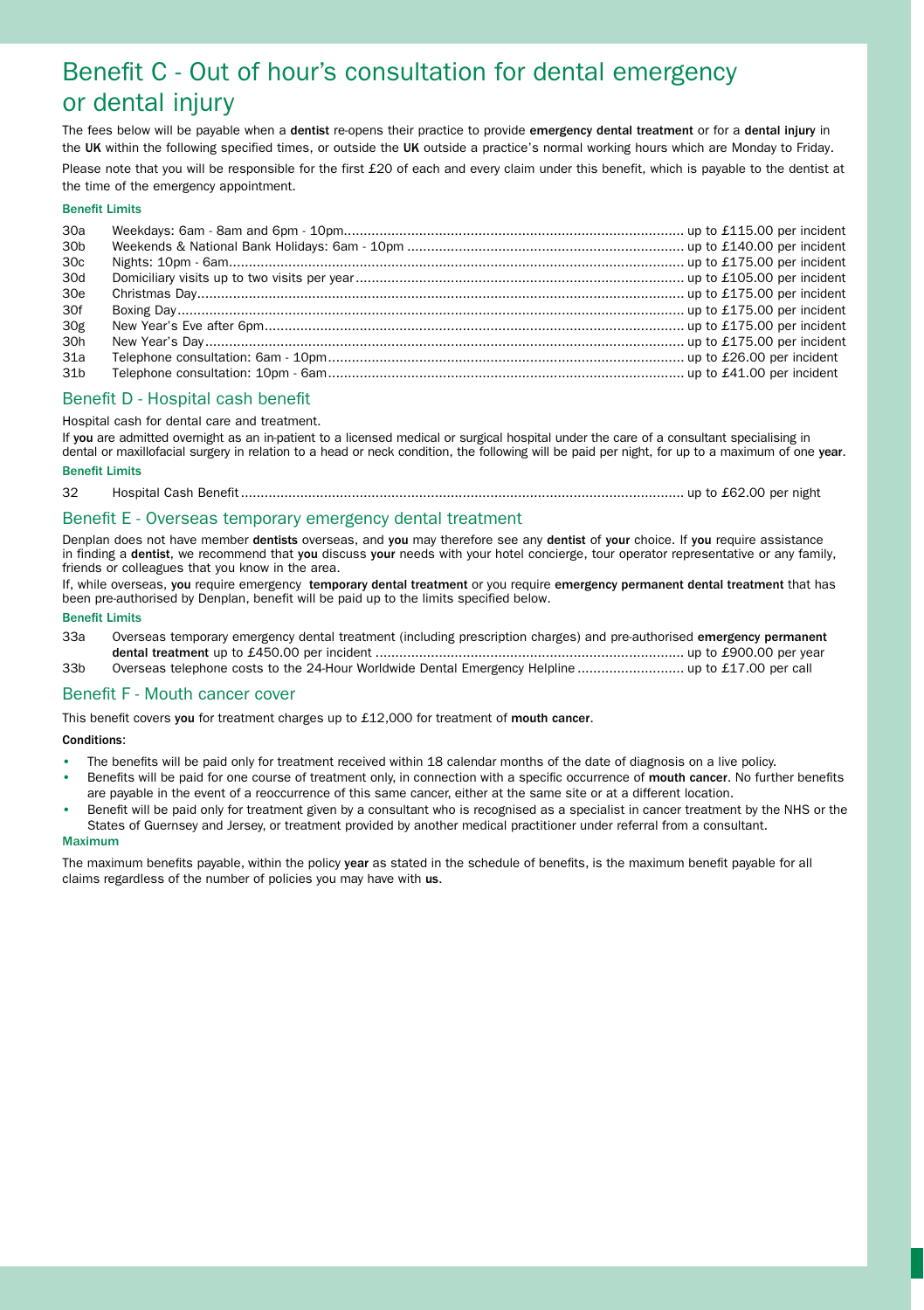## 3. Eligibility

You can only be covered under the terms and conditions of this policy, from the commencement date, if you and the policyholder are:

- i. resident in the UK for at least 180 days during the year; and
- ii. have an existing Denplan Care, Denplan Essentials, Plans for Children or Membership Plan Contract.

The insurance cover under this policy will end at the earliest of the following:

- i. if Denplan fail to receive the full premium on the due date; or
- ii. the expiry of the year.

### 4. Exclusions

This policy does not provide cover for:

#### Benefit A - Emergency dental treatment in the UK

- i. Emergency dental treatment in the UK carried out by your own dentist, a dentist acting on behalf of your dental practice, or a dental practice within 40 miles of your registered dentist.
- ii. Permanent dental treatment unless pre-authorised by Denplan.

#### Benefit B - Worldwide dental injury

- i. Injury caused by the consumption of food (including foreign bodies contained within the food).
- ii. Treatment following dental injury more than 18 months after the date of the injury to which the treatment relates (six years for persons under 18 years).
- iii. Damage caused by tooth brushing or other oral hygiene procedures.
- iv. Implants and all costs associated with the preparation and fitting of such a device unless registered for Implant Upgrade Cover as shown in the payment schedule.
- v. Dental injury caused whilst participating in any form of contact sport (including training) unless appropriate mouth protection is worn.
- vi. Loss of, or damage to dentures, other than whilst being worn.
- vii. Normal wear and tear.

#### Benefit E - Overseas temporary emergency dental treatment

i. Permanent dental treatment unless pre-authorised by Denplan.

#### Benefit F - Mouth cancer cover

- i. Mouth cancer diagnosed before or within 90 days of your commencement date or for which tests or consultation began within those 90 days, even if the diagnosis is not made until later.
- ii. Charges for consultations or tests for non-invasive tumours under the mouth cancer cover benefit.
- iii. Mouth cancer which is related in any way to HIV infection or AIDS.
- iv. Mouth cancer resulting from the chewing of tobacco products or betel nut, or from prolonged alcohol abuse.

#### General

i. Any dental treatment which was prescribed, planned, diagnosed as necessary or is currently taking place at the commencement date.

- ii. Cosmetic treatment, or any dental treatment not clinically necessary for the establishment or maintenance of oral health.
- iii. Reimbursement for travelling expenses or telephone calls (unless to the 24-Hour Worldwide Dental Emergency Helpline from overseas).
- iv. Specialist treatment, meaning any form of dental care or treatment beyond the scope of the average competent dental practitioner, unless as a result of a dental injury.
- Treatment, care or repair to teeth, gums, mouth or tongue in connection with 'mouth jewellery'.
- vi. Self-inflicted injury.
- vii. Mouth guards, gum shields or any dental appliances unless in conjunction with a dental injury.
- viii. Teeth and supporting structures that were not in a reasonable and stable oral condition prior to the dental injury.
- ix. Missed appointment fees.
- x. Dental injury resulting from the administering of required general anaesthesia as part of an elective surgical procedure.

## 5. Claims general

When determining claims Denplan act on behalf of the underwriter, AXA PPP healthcare Limited. Denplan has the delegated authority to do so, and in this instance are not acting as your intermediary, but as the agent of AXA PPP healthcare Limited.

- i. (a) Your claim must be notified to Denplan by completing and signing the official claim form by all parties. Incomplete claim forms will be returned and may cause a delay in your claim being assessed. Claim forms must be completed at your own expense and should be received by Denplan within 60 days of the completion of your dental treatment, if reasonably possible.
	- (b) Your claim must be supported by proof of treatment, detailing the dates and costs of each individual treatment. The proof must be on a receipt or an official document issued by the treating dental surgery. Where a receipt or an official document is unobtainable the treating dental surgery must sign and stamp the completed claim form.
	- (c) Please note that it may be necessary to provide relevant x-rays and/or your dental records in support of a dental injury claim.
	- (d) We may require you to be examined by a dentist or other medical specialist (at our expense) in relation to your claim. In choosing a relevant dentist or specialist we will take into account your personal circumstances. You must co-operate with any dentist or specialist chosen by us or we may not pay your claim.
- ii. No benefit will be payable if Denplan has not received proof of all facts relevant to your claim. This shall include but not be limited to:
	- (a) proof of your eligibility for cover on the date of treatment;
	- (b) proof of the dental treatment, this may be by way of a medical report (at your own expense):
	- (c) claims under the worldwide dental injury benefit, details pertaining to the circumstances of the injury you have experienced.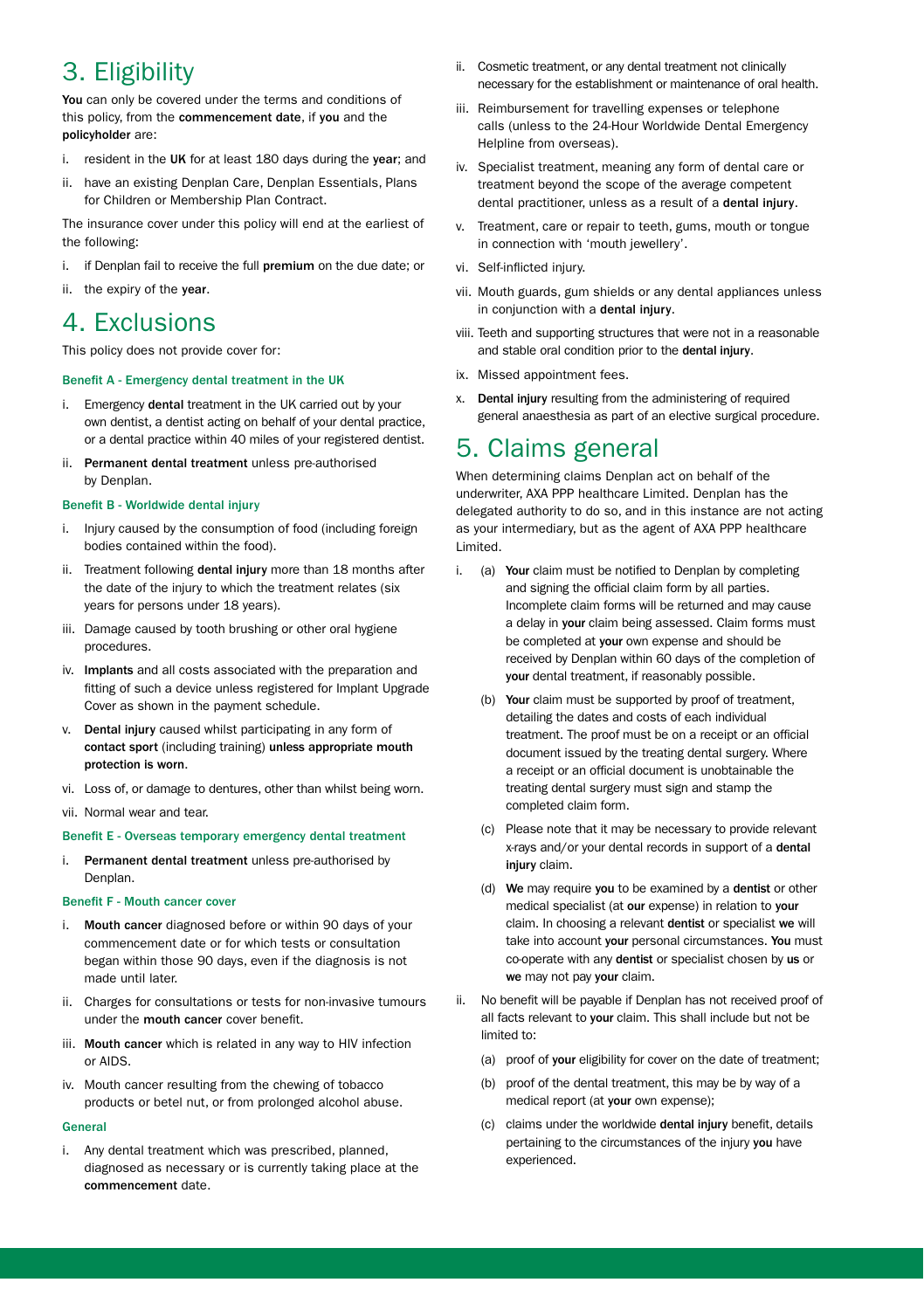- iii. In all cases we reserve the right to recover any costs incurred as a result of a third party's involvement. In addition, if you have another dental insurance policy we reserve the right to pay an appropriate apportionment of the claim.
- iv. If the treatment is received overseas then we will pay benefits in pounds sterling. This means we will need to convert the expenditure into sterling using FX Converter at www.oanda.com. The exchange rate will be calculated at the rate in force on the date of the receipt.
- Denplan reserves the right to disclose claim information to your registered dentist.
- vi. Claims settlement will be made payable to the named payee as indicated on the completed claim form.
- vii. You must tell us if you are able to claim any of the costs from another insurance policy or other third party. If another insurance policy is involved we will only pay our proper share.
- viii. Any benefits we pay for dental treatment to which you are not strictly entitled under the terms of this policy shall count towards your annual maximum benefits available under the policy, but we shall not, by making any such payment, be liable to pay any future benefits in respect of such dental treatment.

## 6. Cancellation

Should the policyholder wish to cancel this policy with us, the policyholder can do so by informing Denplan directly via telephone, or sending a letter, fax or email.

Cancellation of this Supplementary Insurance policy will also cancel the Denplan Care Agreement you have with your dentist and your Denplan Insurance Services. Cancellation of your Denplan Care Agreement with your dentist will automatically cancel your Supplementary Insurance policy and your Denplan Insurance Services will also be cancelled.

#### Cooling off period

The policyholder has a 14 day cooling off period if they have purchased the policy for themselves and/or their family, or are providing an employee benefit. This period begins on the day this contract is agreed, or the day the policyholder receives the policy terms and conditions if this is later, and will also apply from each renewal date.

If the policyholder does not cancel the policy during the cooling off period, the policy will continue on the terms described in the policy document for the remainder of the policy year.

#### Ending the contract mid term

Should the policyholder wish to cancel this contract during its term, they may do so by giving not less than 21 days' notice to Denplan, for the policy to end on the last day of that month. Denplan may also end this contract by giving the policyholder 30 days' written notice for the policy to end on the last day of that month.

Your Supplementary Insurance policy and Denplan Insurance Services will automatically be cancelled if your Denplan Care or Denplan Essentials or Plans for Children or Membership Plan agreement expires for whatever reason.

## 7. General

- This contract between the policyholder and us is made up of these terms and conditions, the payment schedule and any endorsement provided by us.
- ii. Non payment of premium will result in us suspending your benefits, and taking all necessary action to recover monies outstanding.
- iii. The policyholder and we are free to choose the law that applies to this policy. In the absence of an agreement to the contrary, the law of England and Wales will apply.
- iv. The policy is written in English and all other information and communications to the policyholder relating to the policy will also be in English.
- v. If the premium is paid directly to Denplan, Denplan will write to the policyholder prior to the end of any policy year to let them know that we wish to renew the policy and on what terms. If Denplan does not hear from the policyholder in response, then we may at our option assume that the policyholder wishes to renew the policy on those new terms. Where the premium is paid by Direct Debit or other payment methods, Denplan may continue to collect premiums by such method for the new policy year. Please note that if Denplan do not receive the premium, this may affect your cover. We reserve the right to refuse renewal of the policy.
- vi. If you (or anyone acting on your behalf) make a claim under your policy or obtain cover knowing it to be false or fraudulent, we can refuse to pay your claim and may declare the policy void, as if it never existed. If we have already paid your claim we can recover those sums from you. Where we have paid a claim later found to be fraudulent, (whether in whole, or in part), we will be able to recover those sums from you and/or take the appropriate legal action against you.
- vii. The monthly premium will normally be altered on 1st January in any year and any other times in exceptional circumstances. Should the premium change the policyholder will be given at least 30 days' written notice (correspondence sent to the last known address by ordinary post will be treated as adequate notice).
- viii. Denplan will accept payment by monthly Direct Debit or annually by cheque, debit/credit card or Direct Debit. Payments will be collected on or around the first working day of the month as specified in the payment schedule within the welcome pack. Following a variation in discount available, the Direct Debit will be changed at the next available collection date. Where notice is given of an increase in the monthly premium, the Direct Debit will be changed at the end of the notice period, unless in the meantime the policyholder ends the contract.
- ix. All policyholders must provide an up-to-date mailing address.
- x. We and other service providers will not provide cover or pay claims under this policy if doing so would expose us or the service provider to a breach of international economic sanctions, laws or regulations, including but not limited to those provided for by the European Union, United Kingdom, United States of America or under an United Nations resolution. If a potential breach is discovered, where possible we will advise you in writing as soon as we can.

#### How is my personal data protected?

Please ensure that you show the following information to others covered under your policy, or make them aware of its contents.

Denplan will deal with all personal information supplied in the strictest confidence, as required by the Data Protection Act 1998. Denplan may send personal and sensitive personal information in confidence for processing by people who provide a service to us and to AXA PPP healthcare Limited as the underwriter on the understanding that they will keep the information confidential and in accordance with the Data Protection Act 1998.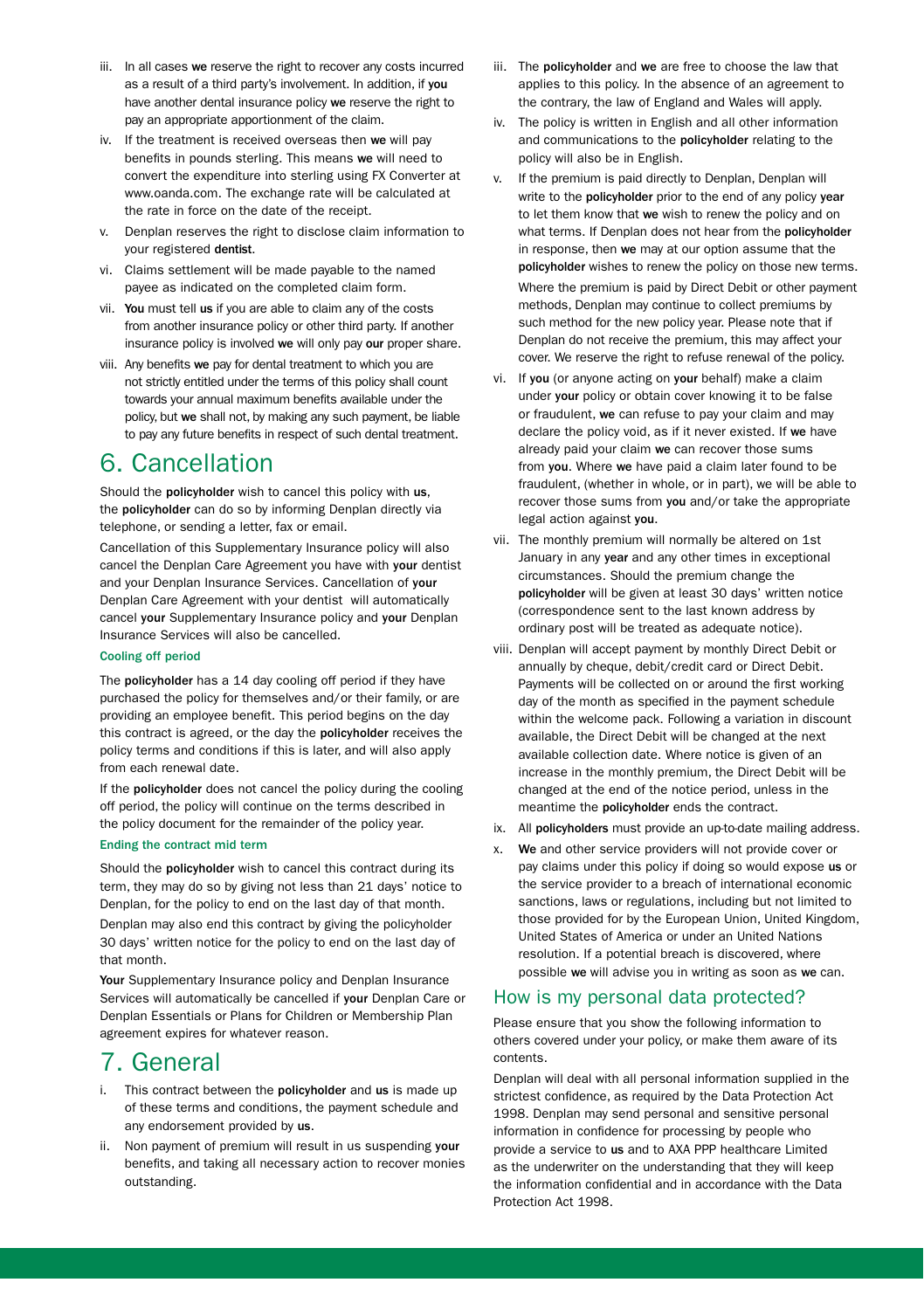Denplan will hold and use information about you and any family members covered by your policy, supplied by you or any family members and to provide the services set out under the terms of this policy, administer your policy and develop customer relationships and services.

In certain circumstances Denplan may ask medical service providers (or others) to supply Denplan with further information. When you give Denplan information about family members Denplan will take this as confirmation that you have their consent to do so. As the policyholder is acting on behalf of any family member covered by this policy, Denplan will send all correspondence about the policy, including any claims correspondence, to the policyholder unless advised to do otherwise.

Denplan are required by law, in certain circumstances, to disclose information to law enforcement agencies about suspicions of fraudulent claims and other crime. Denplan will disclose information to third parties including other insurers for the purposes of prevention or investigation of crime including reasonable suspicion about fraud or otherwise improper claims.

If you have agreed, Denplan may use the information you have provided to Denplan to contact you by post, telephone or electronically with details of other products and services. With your agreement, Denplan may also share some of your details with Simplyhealth Group to enable them to contact you about their products and services. If you change your mind please contact Denplan on 0800 401 402 otherwise Denplan will assume that, for the time being, you are happy to be contacted in this way.

#### What regulatory protection do I have?

Denplan Limited is an appointed representative of Simplyhealth Access, which is authorised and regulated by the Financial Services Authority (FSA). The FSA was established by Government to provide a single statutory regulator for financial services.

The FSA is committed to securing the appropriate degree of protection for consumers and promoting public understanding of the financial system.

The FSA has set out rules which regulate the sale and administration of general insurance which Simplyhealth Access and Denplan Limited must follow when dealing with you and/or the policyholder.

Simplyhealth's registration number is 202183.

This information can be accessed by visiting the FSA register which is on their website:

www.fsa.gov.uk or by contacting the FSA on 0845 606 1234. The Financial Services Compensation Scheme (FSCS)

We are also participants in the Financial Services Compensation Scheme established under the Financial Services and Markets Act 2000. The scheme is administered by the Financial Services Compensation Scheme Limited (FSCS), a body established by the FSA.

The scheme is governed by FSA Rules and may act if it decides that an insurance company is in such serious financial difficulties that it may not be able to honour its contracts of insurance.

The scheme may assist by providing financial assistance to the insurer concerned, by transferring policies to another insurer, or by paying compensation to eligible policyholders.

#### Denplan Insurance Services

Denplan acts on the policyholder's/your behalf in making arrangements for the provision of Supplementary Insurance. In doing so, it will assist you and/or the policyholder with any enquiries regarding your eligibility for insurance cover, any general enquiries regarding this insurance and provides a 24-Hour Worldwide Dental Emergency Helpline.

## 8. Implant Upgrade Cover

This section is only applicable to you if the policyholder has registered for Implant Upgrade Cover to be added to this Supplementary Insurance policy.

The terms and conditions in this section show your benefit for dental implant treatment costs necessary as a direct result of a dental injury.

This is an upgrade product providing extra dental injury benefit, additional to your existing Supplementary Insurance cover under Denplan Care, Denplan Essentials, Plans for Children and Membership Plan. This section provides the additional terms and conditions of Implant Upgrade Cover. Should there be any discrepancy between the contents of this section and the other sections within the Supplementary Insurance Policy Document, the following replaces it.

#### i) Schedule of Benefits

In addition to the benefits shown in Section 2 'Schedule of Benefits' the following applies:

#### Benefit B - Worldwide dental injury Limits of Cover

If you sustain a dental injury, benefit will be paid for the actual cost of treatment described below up to the limits specified.

Before submitting your claim in connection with Benefit B, please note the following conditions:

Should implants be clinically required, we will pay for an implant fixture to replace an existing tooth root or existing implant up to the specified limits.

34. Provision of an implant (including temporary coverage) up to £2,100 per fixture. Maximum per incident £20,000.

#### ii) Exclusions

In addition to the exclusions shown in Section 4 'Exclusions' the policy does not provide cover for:

- a. implant placement where the dental injury occurred within 28 days of the commencement date of the Implant Upgrade Cover;
- b. placement of an implant into a pre-existing edentulous space or where a dentist/specialist dentist deems it not clinically appropriate, or replacement following the failure of an implant to integrate;
- c. any implant treatment which was prescribed, planned or is currently taking place at the commencement date of the Implant Upgrade Cover.

#### iii) General

Of the total monthly payment for each person insured, the cost of this Implant Upgrade Cover provided by AXA PPP healthcare Limited is £1.99 which includes Insurance Premium Tax at the prevailing rate (excluding residents of the Channel Islands and Isle of Man).